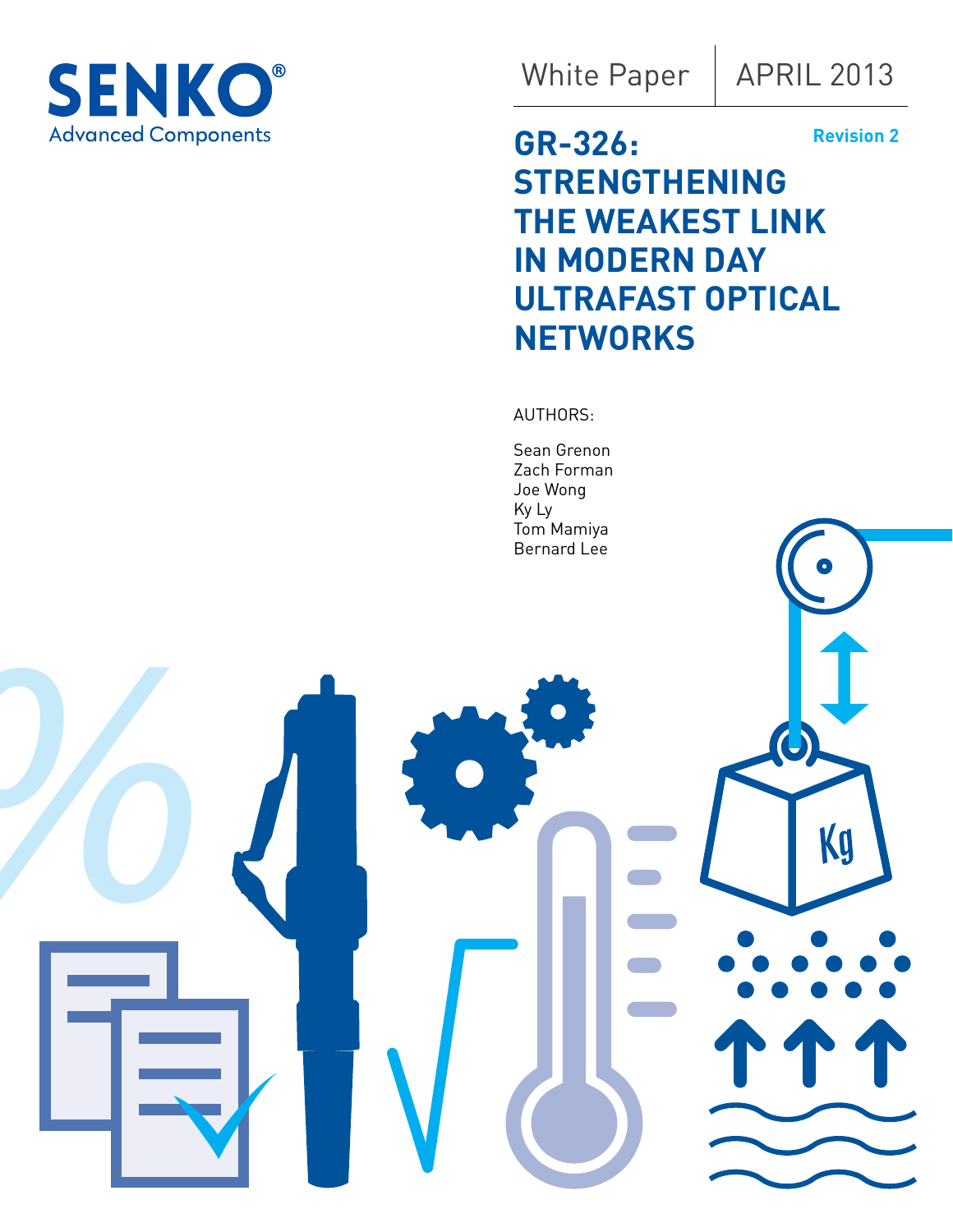### SENKO ADVANCED COMPONENTS, INC.

2 GR-326: STRENGTHENING THE WEAKEST LINK IN MODERN DAY ULTRAFAST OPTICAL NETWORKS

#### **America**

USA EAST 1-888-32-SENKO USA WEST 1-858-623-3300 TEXAS 1-972-661-9080 Sales-Americas@senko.com

#### **South America**

BRAZIL +55-21-3736-7065 Sales-Brazil@senko.com

#### **Asia**

HONG KONG +852-2121-0516 SHANGHAI +86-21-5830-4513 SHENZHEN +86-755-2533-4893 Sales-Asia@senko.com

#### **Europe**

FRANCE +44 7939364565 Salesfrance@senko.com GERMANY +49(0)15117683072 Sales-Germany@senko.com ITALY +39 338 8919089 Sales-Italy@senko.com POLAND +44 (0) 7796444488 Sales-Europe@senko.com SPAIN & PORTUGAL +34 678042829 Sales-Iberia@senko.com UK +44 (0) 1256 700880 Sales-UK@senko.com OTHER +44(0) 1256 700880 Sales-Europe@senko.com

#### **Asia Pacific**

AUSTRALIA +61 (0) 3 9755-7922 Sales-Asia-Pacific@senko.com

**Middle East North Africa** DUBAI +971 4 8865160 Sales-MENA@senko.com

#### **Japan**

TOKYO +81 (0) 3 5825-0911 Sales-Japan@senko.com

www.senko.com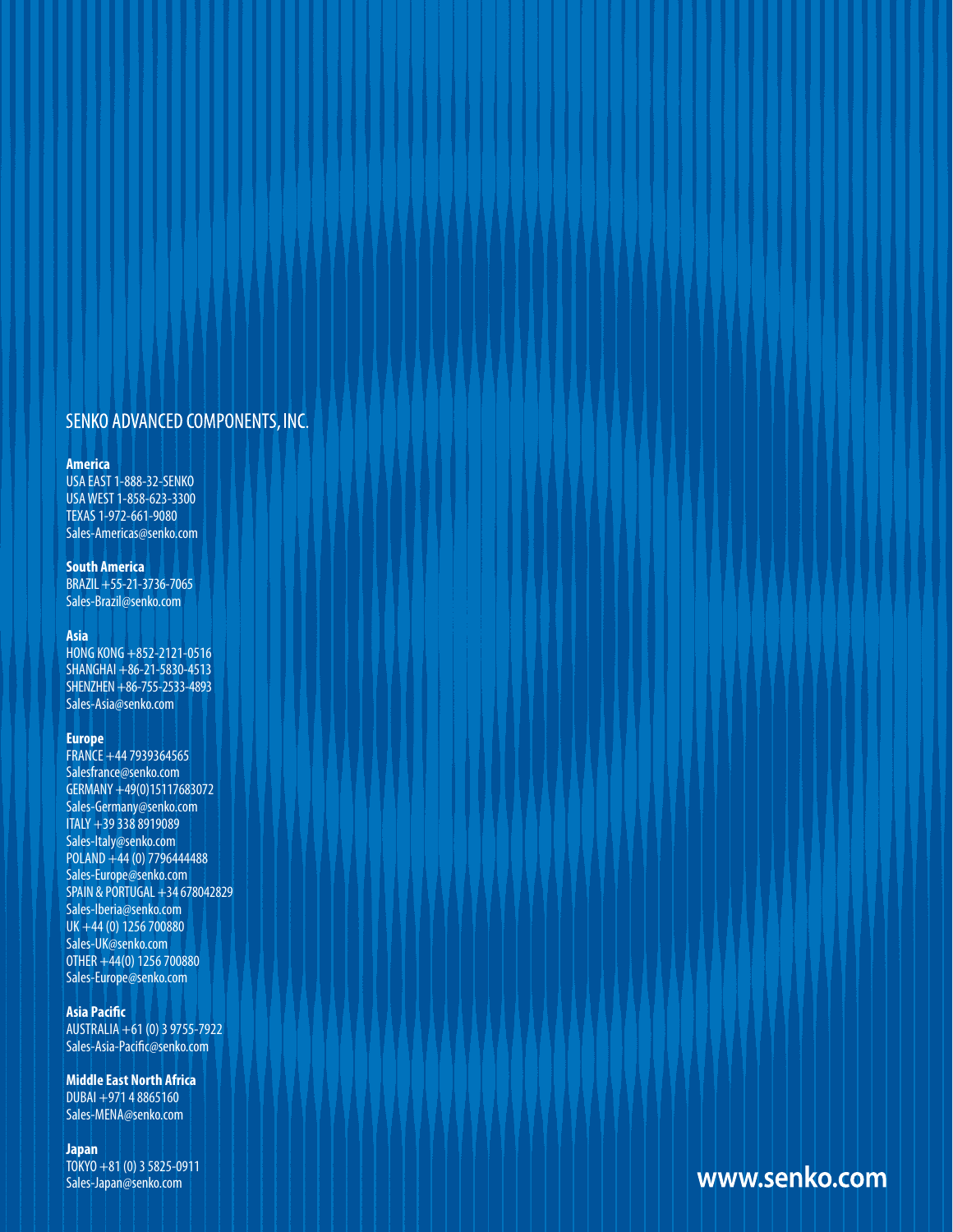**GR-326: STRENGTHENING THE WEAKEST LINK IN MODERN DAY ULTRAFAST OPTICAL NETWORKS**

| 4               | <b>Executive Summary</b>                  |
|-----------------|-------------------------------------------|
| 5               | Introduction to GR-326: How it all began? |
| 6               | How is a jumper assembly made?            |
|                 | -Preparation of fiber cable, Termination, |
|                 | -Polishing                                |
| 7               | Why is GR-326 CORE important and what     |
|                 | does the testing involve?                 |
|                 | -Service Life Test                        |
|                 | -Extended Service Life Test               |
| 11              | Connector Defects: Case Studies           |
| $\overline{12}$ | Summary                                   |
| 13              | References                                |
| 13              | <b>Biography</b>                          |
|                 |                                           |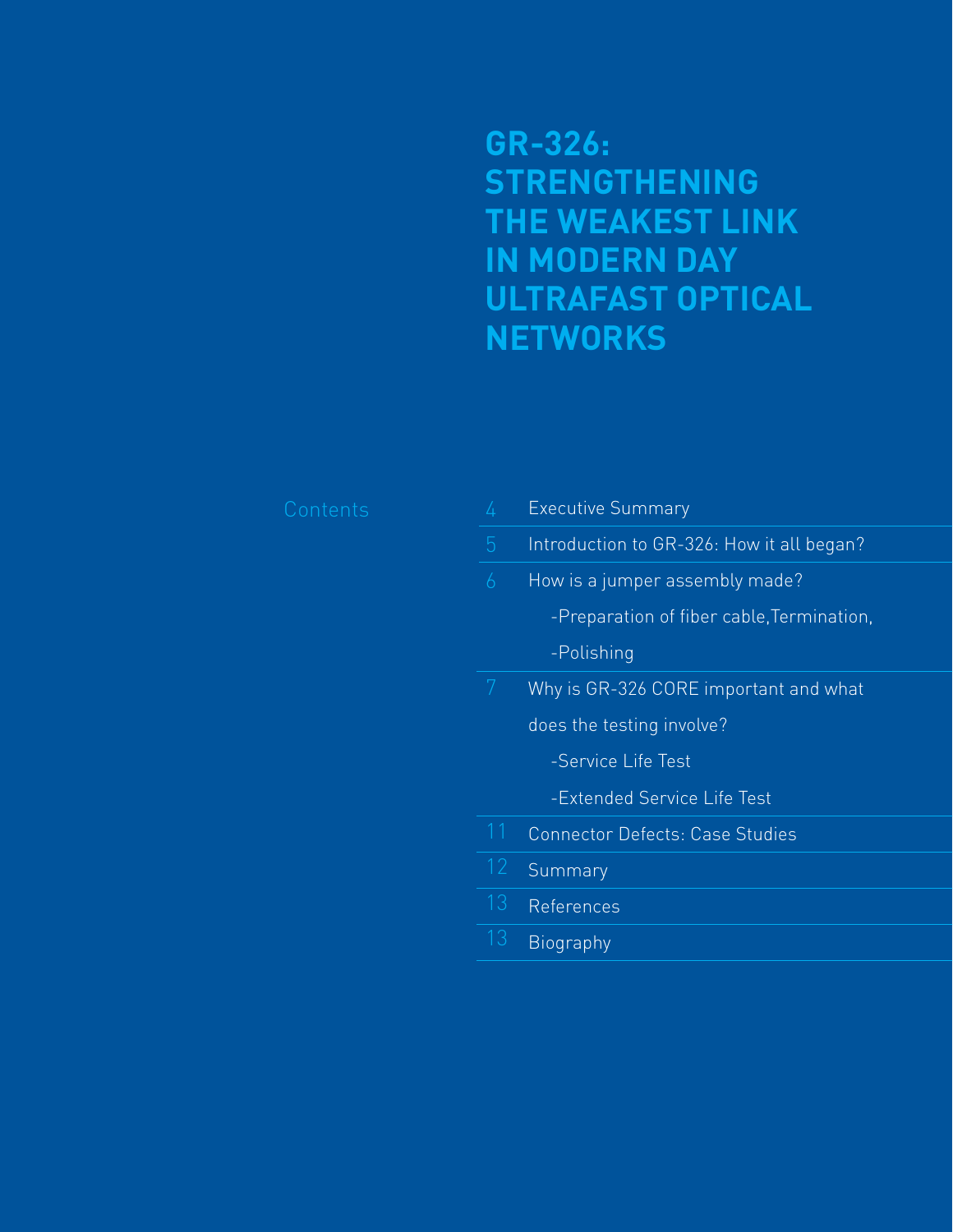### **Executive Summary**

In 2012, leading market and technology analysts announced their finding which concluded that in 2016, the worldwide consumption volume of connectors and mechanical splices will increase by a factor of 2, reaching over 1.57billion units as compared to the number of 703 million in 2011. The American region led in global market share with 54% in 2011. American consumption is forecast to expand to at an average annual growth rate of 10.8% during the forecast period. The Asia Pacific (APAC) region is forecasted to show the fastest growth with an average annual growth rate of 25 percent (2011- 2016). EMEA (Europe, Middle East and Africa) fiber optic connector volume consumption, with 19.5 percent relative market share, trailed the second-place APAC (Asia Pacific) region in 2011. The forecasted trend is shown in **Figure 1.**

As demand for optical connectors increases globally, so does the supply. When one visits trade shows, one will find numerous suppliers offering from basic components to finished cable assembly products. One key fact that end users have discovered in recent years is '*not all connectors are equal*'. The quality, reliability, and performance of optical components and cable assembly products such as patch cords are assured by selecting the best components and by terminating and polishing with the best equipment and procedures. These components and procedures must assure that the jumper assemblies meet or exceed the requirements of all pertinent industry specifications such as the internationally recognized GR-326 standards. This paper describes the relevance of the criteria in the applicable industry specifications, as well as the importance of the physical parameters and how they relate to the performance of the jumper assembly.

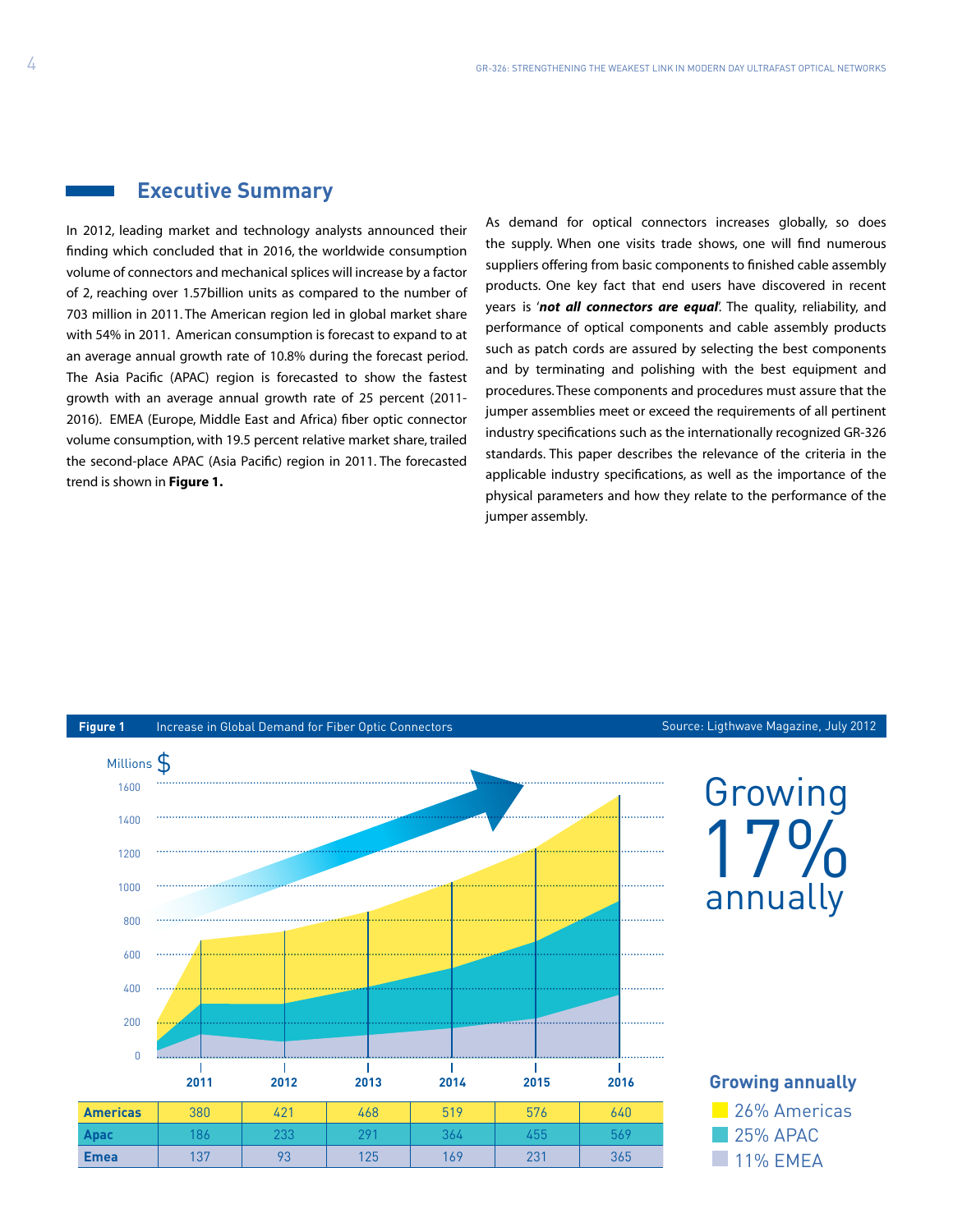## **Introduction to GR-326: How it all began?**

GR-326-CORE (Generic Requirements for Singlemode Optical Connectors and Jumper assemblies) was initially created by Bellcore and continues to evolve as one of the more popular standards in the telecommunications industry. Bell Communications Research, Inc. or Bellcore was established in the early 1980's by the Regional Bell Operating Companies (RBOC'S) upon their separation from AT&T. Bellcore served as the research and development, training and standard setting arm for the RBOC's. Following a divestiture of the company in 1996, Bellcore was officially renamed Telcordia Technologies in 1999. In 2012 Telcordia was acquired by Ericsson.

GR-326-CORE was written as part of Telcordia's General Requirement series to be consistent with the Telecommunications Act of 1996 and it is intended to be the industrial specifications for long haul high-speed applications such as telecommunications and cable TV. There has been a total of four issues of GR-326, initial release, Issue 2 December 1996, Issue 3 September 1999 and the current Issue 4 February 2010. The Telcordia views in any particular release are developed from the expressed needs of the Telcordia Technical Forum (TTF), the TTF is made up from the companies who participated in the development of each new issue. As networks evolve and new products are offered the standards are typically reviewed to see if there are changes that need to be made or criteria added. A good example of this was the addition of four wavelength testing (1310nm, 1490nm, 1550nm, 1625nm) in GR-326 issue 4, this was added because of the heavy use of connectors and cable assemblies in FTTH networks. Field data is also a very important part of the process when determining the need for reissues of the standard. As some of the current networks have been in service for many years, review of FIT (failure in time) rates along with post mortem investigations provide invaluable data about the components long term reliability. When the standards are developed, there are many other industry standards that are referenced. Standards from IEC, TIA/EIA, ASTM, ISO, ITU, UL as well as other Telcordia General Requirement standards are referenced for test procedures, test criteria, intermatebility criteria etc. When these standards are updated, they need to be reviewed to determine if a GR-326 reissue is needed to bring them in line. The purpose for GR-326 is to determine a connector or connector assembly's ability to perform in various operating conditions, and to determine long term reliability. The standard is broken down into 4 main categories (Table 1)

| Table 1: List of Main Test Categories |                                                |                                                                                                                                                                                                                                                    |  |  |  |
|---------------------------------------|------------------------------------------------|----------------------------------------------------------------------------------------------------------------------------------------------------------------------------------------------------------------------------------------------------|--|--|--|
|                                       | <b>General Requirements</b>                    | These General requirements cover documentation, pack-<br>aging, design features, intermateability, product markings<br>and safety                                                                                                                  |  |  |  |
|                                       | <b>Service Life Testing</b>                    | A sequence of environmental and mechanical tests that<br>simulate possible conditions the connectors or connector<br>assemblies may be under while in service                                                                                      |  |  |  |
|                                       | <b>Extended Service Life</b><br><b>Testing</b> | Various tests intended to determine long term reliability<br>of the connector or connector assemblies. Usuava simu-<br>lated 25 year lifetime.                                                                                                     |  |  |  |
|                                       | <b>Reliability Assurance</b><br><b>Program</b> | The program focuses on requirements for the manufactur-<br>ing process that relate to long term reliability and perfor-<br>mance of the finish product. Also includes additional test-<br>ing to ensure the stability of the manufacturing process |  |  |  |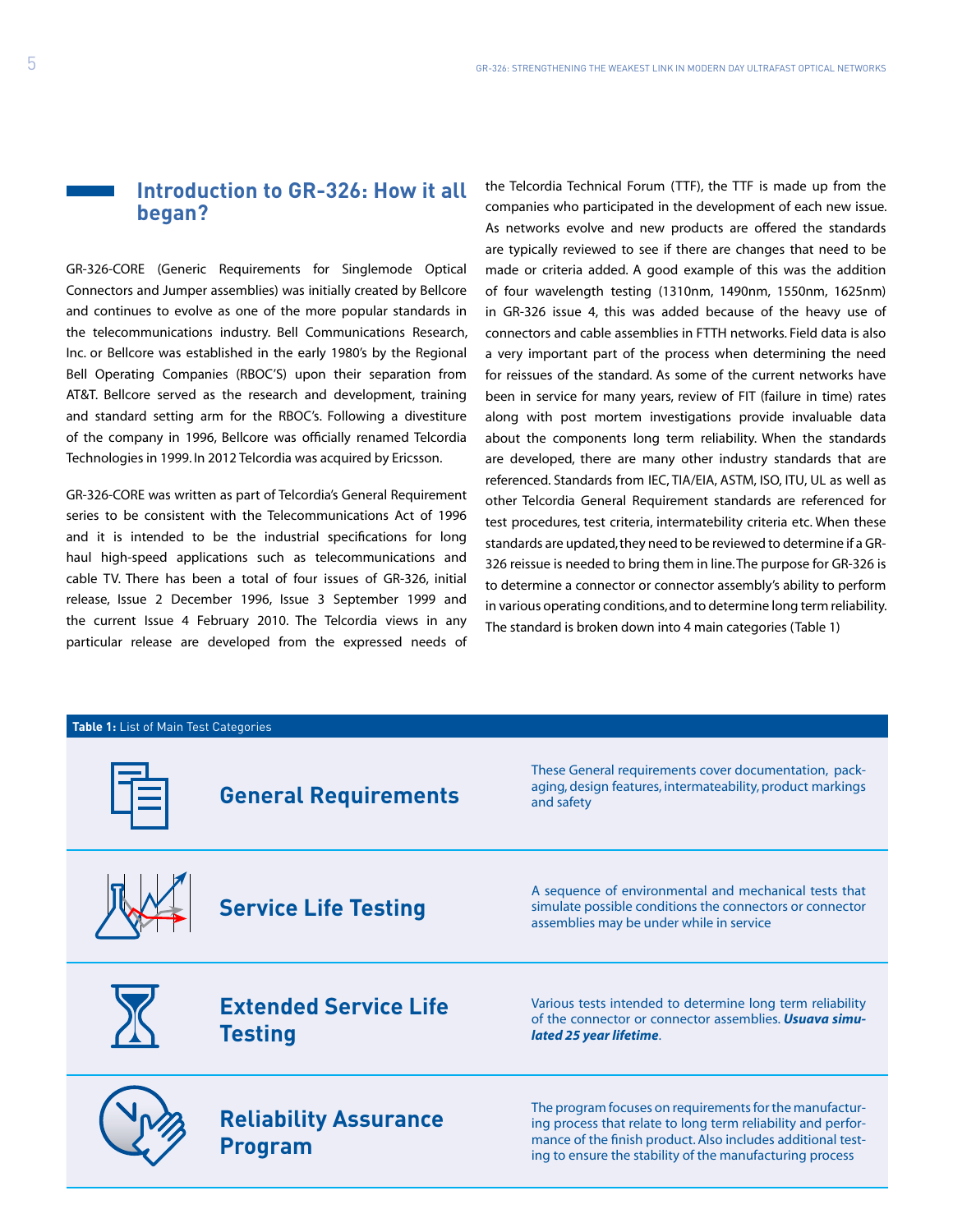## **How is a jumper assembly made?**

So what should be taken into consideration when choosing a 'good' product? What are the features that one should look for that defines the quality of any connector or jumper assembly? In order to appreciate the significance of a standard compliant product, one must first understand the process of actually making an optical connector assembly and the potential problems that could occur at each of the stages.

There are three main processes in the termination of a jumper, *Preparation, Termination and Polishing* (Figure 2) and *a total of 15 steps where negligence at any one of the steps will result in an inferior jumper assembly*. Each process consists of small steps, and each step requires strict Quality Control of not only the equipment used, but also how each step is carried out. So let us break these processes down into their fundamental steps and see the potential quality issues. For illustration purposes the process described here is the termination of a connector on to a 3mm jacket cable with Kevlar reinforcement.

| <b>Preparation</b><br>of fibre cable                              | <b>Termination</b><br>of fibre cable                     | <b>Polishing</b><br>of connector endface                        |                       |  |
|-------------------------------------------------------------------|----------------------------------------------------------|-----------------------------------------------------------------|-----------------------|--|
| 1. Stripping of outer cable jacket                                | 1. Inject epoxy and insert fiber                         | 1. Cleave fiber                                                 |                       |  |
| 2. Trimming of Kevlar fibers to length                            | 2. Crimp Kevlar to back post                             | 2. Remove excess epoxy by hand or machine                       |                       |  |
| 3. Stripping of 900um buffer                                      | 3. Crimp outer jacket                                    | 3. Polish endface                                               |                       |  |
| 4. Clean bare fiber                                               | 4. Cure connector in oven                                |                                                                 | g<br>Б                |  |
| 5. Check fiber for damage                                         |                                                          |                                                                 | <b>Pap</b>            |  |
| 6. Mix two part epoxy                                             |                                                          |                                                                 | Pro                   |  |
| 7. Degas Epoxy                                                    |                                                          |                                                                 |                       |  |
| 8. Check ferule ID                                                |                                                          |                                                                 |                       |  |
| Wrong procedures by line operator (e.g.<br>trimmed kevlar length) | Wrong procedures by line operator (e.g.<br>curing stage) | Wrong procedures by line operator (e.g.<br>removal of epoxy)    |                       |  |
| Poorly maintain or wrong use of tools                             | Poorly mainteined or wrong use of tools                  | Poorly maintain or wrong use of tools (e.g.<br>cleaver          | Potential<br>Mistakes |  |
| Low quality or inappropriate material (e.g.<br>epoxyl             | Low quality or inappropriate material (e.g.<br>epoxy     | Low quality or inappropriate material (e.g.<br>polishing films) |                       |  |

## **Preparation of fiber cable**

**1 Strip outer jacket** - Using a suitable jacket stripper, the outer jacket is removed without damaging the 900um buffered fiber inside. The stripper blade must be sharp and the appropriate inner diameter must be used so that it does not damage the 900um buffered fiber inside. Even though the fiber is protected by a 900um buffer, if this buffer is pinched or kinked, then there's a high possibility of damage to the fiber inside.

**2 Trimming of Kevlar fibers to length** - This may not seem serious, but long, protruding Kevlar fibers are at best unsightly, but at worst will hinder the correct fitting of the strain relief boot. The result is insufficient mechanical support when a jumper assembly of any significant length is left to dangle. Insufficient mechanical support in these circumstances will result in fiber stress and/or breakage.

**3 Stripping of 900um buffer** - At this stage, damage to the fiber may not be visible to the naked eye or even seem superficial, but will cause performance degradation or in the worst case scenario cause complete loss of transmission. Nevertheless, through the Extended Humidity Test, any defects to the fiber during stripping will be detected. The stripper used must be sharp and its internal diameter (ID) tight enough to remove not only the 900um buffer, but also the acrylate coating around the fiber. However, the ID cannot be so tight as to score or scratch the fiber. Close attention must also be paid to the length of buffer to be removed, especially in the case of tight buffered fiber. When using unheated strippers, no more than 10mm of buffer should be removed at any one time. Attempting to remove more will result in over bending, causing micro and macro bending induced stress on the fiber. Such damage at this stage will result in poor performance, but in the worst case will cause fiber breakage during the epoxy curing process later on.

**4 Clean bare fiber** to ensure acrylate coating has been removed. When this thin coating of acrylate isn't completely removed it is impossible to insert the fiber into the ferrule. Trying to do so will invariably result in fiber breakage and a wasted connector.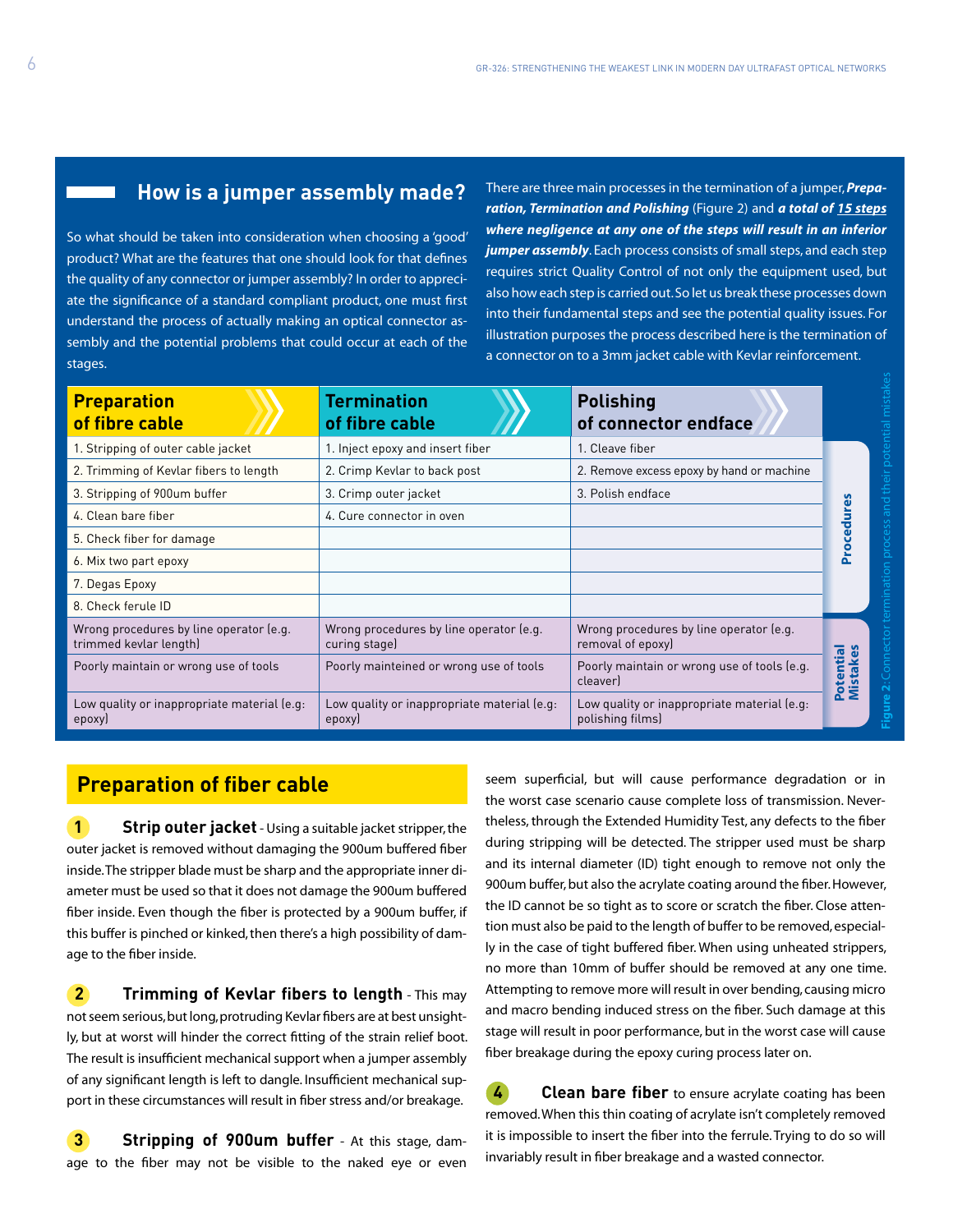**5 Check for fiber damage** - A four direction fiber bend check should be performed to check for fiber damage or breakage during the buffer removal process. If the fiber was scored or cracked it will break. It's important to check fiber damage at this stage before insertion into the ferrule to minimize fiber breakage during the curing process.

**6 Mix the two part epoxy** - Two-part epoxies such as Epo-Tek 353ND are commonly used to bind the fiber inside the ferrule. Some manufacturers have taken steps to lower their cost by the use of glue or standard epoxy from hardware stores instead of the proper epoxy compound which will result in premature failure of the connectors (usually within months). Hence why one must always avoid such inferior products. Poorly mixed epoxy will result in poor adhesion and or lower glass transition operating temperatures and, as a result, the fiber will piston, varying the fiber height in relation to the ferrule surface. Excessive fiber protrusion will lead to fiber damage.

 **7 Degas to ensure epoxy is free of air bubbles** - Once mixed, the epoxy will have tiny air bubbles trapped inside it, and removal of these air bubbles is essential. Air bubbles inside the epoxy will expand under the temperatures it's exposed to during curing; this will result in stress on the fiber, or in the worst case fiber breakage. In either case, IL performance will suffer.

 **8 Check ferrule ID is clear of any obstruction** - An obvious but sometimes overlooked step. Anything inside the ferrule that obstructs the insertion of a fiber will result in wasted preparation time as mentioned is the steps above. Although not a critical step, it will possibly highlight an issue with a vendor's ferrule or connector and help maintain productivity.

## **Termination**

 **1 Inject epoxy & Insert Fiber** - Whether this is performed manually or automatically, care must be taken to not inject too much epoxy. Failure to control the amount of epoxy injected will cause an over flow of epoxy, which can result in blockage of the curing oven connector receptacles, polishing fixture receptacles and, of course, the seizing of connector mechanics. All of which are time consuming and expensive to rectify. Care must always be taken to avoid stubbing the fiber or to attempt to insert the fiber too quickly. Doing may result in fiber breakage.

 **2 Crimp Kevlar to back post -** Crimping must be performed with a crimp tool set to the correct torque. The crimp die must also be of the correct size and shape, usually round or hexagonal, and must be in good condition. If the die size is too large or worn and the torque set too low, the resulting crimp will not hold the Kevlar and connector back post together securely enough to provide sufficient tensile load protection. If however, the die is too small or torque set too high, it's possible the back post can be crushed, damaging the fiber inside. Also, the Kevlar must be evenly place around the back post. If the Kevlar is not placed around evenly, it will significantly reduce the retention strength.

 **3 Crimp outer jacket** - Same die size and shape concerns as mention for Kevlar crimping, as well as the same concern regarding the appropriate torque setting. Over crimping here will cause damage to the fiber.

**4 Cure connector in oven** - Care must be taken when placing the connector into the curing oven. Stubbing the fiber protruding from the ferrule may cause the fiber to break. Even if the fiber only partially breaks, it may potentially be cracked further down the fiber. This essentially renders the termination useless and would require re-termination with a fresh connector, wasting time and resources.

## **Polishing**

**1 Cleave fiber** - When cleaving, the cleave point should be as close to the epoxy as possible, and performed with one clean cut. Excessive force and any pushing action should be avoided to prevent fiber cracking. Also the blade of the cleaver must be properly maintain and sharp enough. Fibers should be periodically checked under a microscope to ensure the cleaver blade is working properly.

**2 Remove epoxy by hand or by machine** - This should be performed at low speed with low pressure to prevent cracking the fiber.

 **3 Polish using a suitable machine and proce-**

**dure** - Polishing isn't just to make the ferrule end face nice and clean. Polishing is the final and crucial part of jumper assembly termination. Polishing defines the geometric parameters of the ferrule end face, parameters that affect connectivity and performance. Critical parameters such as apex offset, fiber protrusion, end face radius and end face quality are created and controlled through polishing.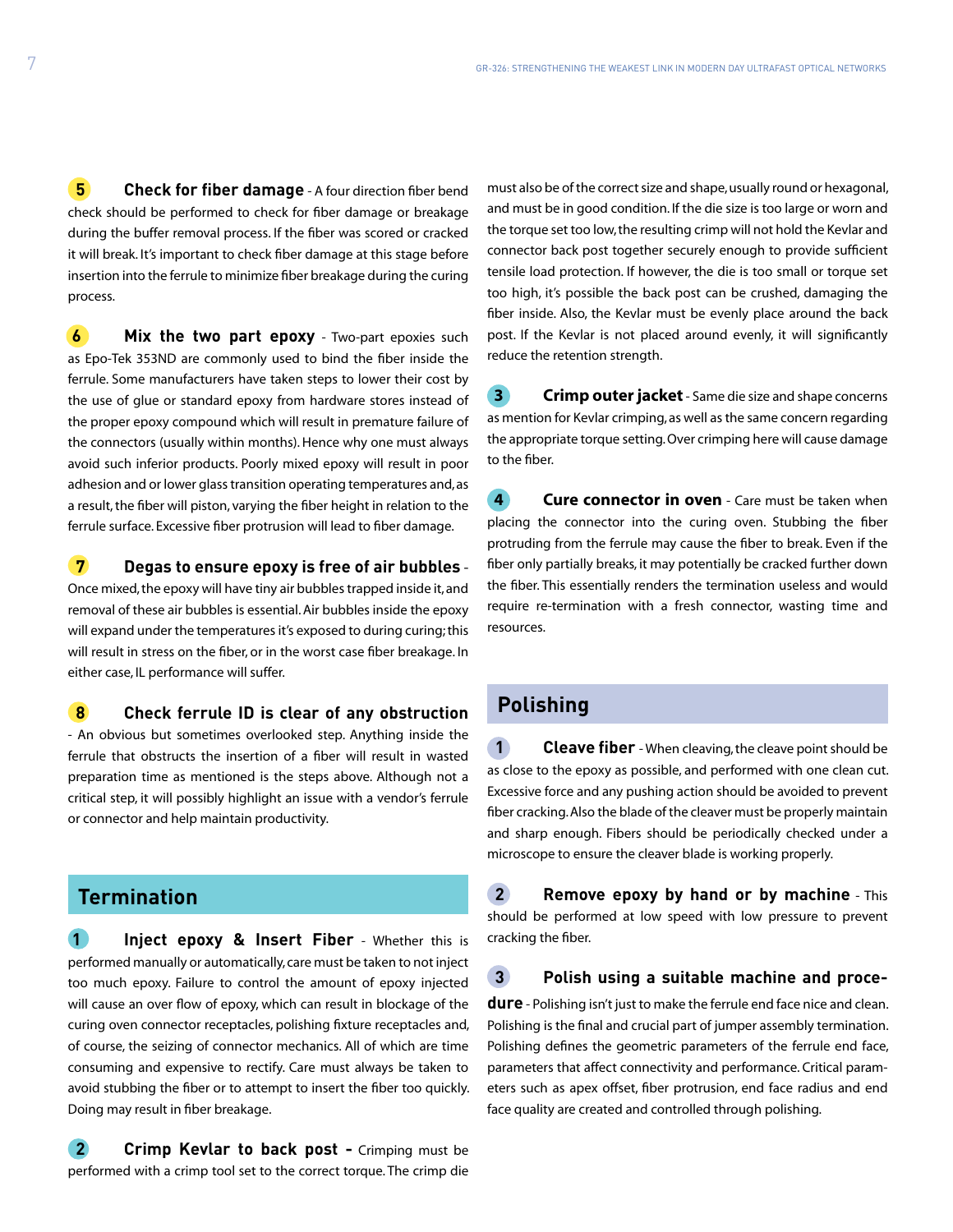## **Cost benefit of using GR-326 CORE connectors?**

Many have asked "what is the cost benefit of using a GR-326CORE certified connector". In comparison a GR-326CORE connector may be double the price of a similar looking non GR-326-Core product. Thus one must consider the network in totality and not just the cost of one component itself. Also, one has to move away from the concept of reducing the initial Capital Expenditure cost (CAPEX) to the concept of reducing Total Cost of Ownership which takes into account the potential maintenance costs in the near future. Hence, the authors have made a model based on standard FTTH networks and cost analysis provided by the FTTH Council Europe.

Based on a typical 1:32 PON network with 10 connectors from the OLT to the ONT and assuming the cost per homes connect is US\$1,000/ home, the difference in cost per Homes Connect is less than 1% of the total homes connect cost when using a GR-326CORE certified versus a non-GR-326CORE connector. 1% of US\$1000 equals US\$10/ home connect. Nevertheless, from a CAPEX point of view, the use of the non-GR-326 connectors is still a saving although it is only US\$10/ home (approximately the price of a large pizza).

Nonetheless, GR-326CORE does provides an assurance in reliability unmatched by the other non-compliant connectors. An average cost of replacing a faulty connector is approximately US\$50/connector. If a network operator takes into account that within the 20 years the FTTH network's lifetime, if a mere 2%, or 1 in 50 connectors fail, it will already render the use of GR-326CORE connectors to be more cost effective than using a non-compliant product. This saving does not include losses in terms of:

- Revenue due to down time (e.g. Video on Demand, voice calls, etc)
- Penalty due to service disruption (Service Level Agreement penalty)
- Customer confidence

In **Figure 3**, we have compared a 20-year Total Cost of Ownership between the uses of GR-326CORE versus non-GR-326CORE connectors. The analysis clearly shows that although initial CAPEX is less for non-GR326CORE case but in the span of 20 years, the average cost (repair of faulty connectors and loss of revenue) will be 2x the cost of using a GR-326CORE certified connector. The additional 1% per home pass for using a GR-326CORE certified connector is definitely a worthwhile assurance by any experienced network operator.



- Connector cost (GR Certified)
- Connector cost (non-GR Certified)

#### Figure 3 Figure 4

## **Total Cost of Ownership Comparison between GR-326CORE vs non-GR-326CORE Connectors**

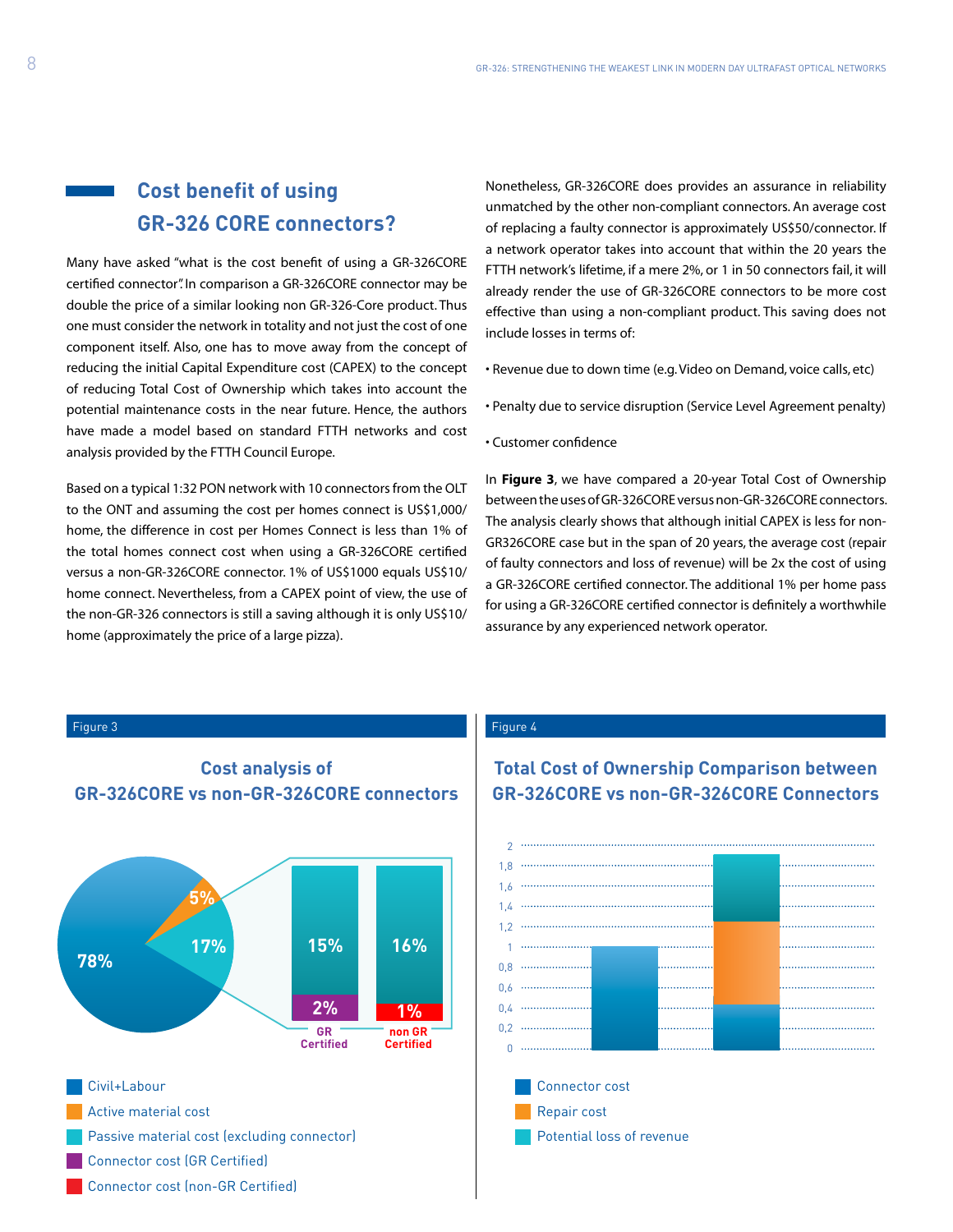## **What does GR-326 CORE testing involve and what does it guarantee?**

The GR-326-CORE test is one of the most comprehensive testing methodologies which will not only test the product's material and manufacturing precision but also the quality of workmanship. A full test will take a minimum of 2000hrs with multiple tests running in parallel. As mentioned earlier, the GR-326-CORE test is divided into two main tests (i.e. Service Life Tests & Extended Service Life Tests). In the majority of cases, when a sample is requested, a 'golden sample' will be provided which will most definitely pass all tests with flying colors. Hence, one should always ask for a **GR-326-CORE compliance certificate** which is issued to manufacturers whom has passed the GR-326 compliance test at **any accredited 3rd party test laboratory in the world.**

## **Service Life Test**

The function of the Service Life test is to *simulate the stresses a connector may experience during its lifetime*. The test is divided into two sections namely the Environmental Test & Mechanical Tests. The Environmental Tests are **NOT ONLY** performed to ensure the jumper assemblies will be able to withstand prolonged exposure to 85°C or temperature fluctuations of up to 125°C but also to accelerate the effects of aging on jumper assemblies. Details of each of the test are explained in Table 2.

#### TABLE 2 – Environmental Tests



**Thermal Aging** The Thermal Age Test is considered the least extreme of the environmental tests in terms of stress applied, and is intended to simulate and accelerate the processes that may occur during shipping and storage of the product. Connectors are subjected to a temperate of 85 degrees Celsius with uncontrolled humidity for duration of 7 days, with measurements taken before and after testing.



**Thermal Cycle** During thermal cycling, the temperature fluctuates over an expansive range, subjecting the product to extreme heat and cold. Thermal cycling involves changing the ambient temperature of the connector by 115 degrees Celsius (75° to -40°) over the course of three hours. Heavy stresses and strains will be applied to each of the materials in the product. This test will also expose any weaknesses in the termination. If the design and procedures are not optimal, this can lead fiber cracks or breakage.



**Humidity Aging** Humidity aging is designed to introduce moisture into the connector and to determine the effect that the moisture has on the samples. This test is performed at the elevated temperature of 75 degrees Celsius for 7 days, while the connectors are exposed to 95% RH (relative humidity)

**Humidity/ Condensation Cycle**



Humidity/Condensation cycling is performed in order to determine the effect that water has on the connector when a rapid transition in moisture occurs. This can cause water molecules to freeze or evaporate within the connector assemblies, potentially exposing "gaps" in the physical contact between connectors within an adapter. This phenomenon may have previously been masked by the water acting as an optical intermediary. The purpose is to achieve heavy condensation, so as to simulate a worse-case condition that may occur in outside plant applications.



**Dry-out Step** The product is exposed to a drying step at 75 degrees Celsius for 24 hours before the Post-Condensation Thermal Cycle is performed. The purpose is to remove any moisture that may remain from the previously performed Humidity/Condensation Cycling.

#### **Post Condensation Thermal Cycle**



This is identical to the Thermal Cycle that was previously performed. The changes that may occur in the connector during Humidity/ Condensation cycling are often revealed once the condensation is removed (as is the purpose of the 'Dry-Out' step), and these changes can potentially affect the loss and/or reflectance of the connector.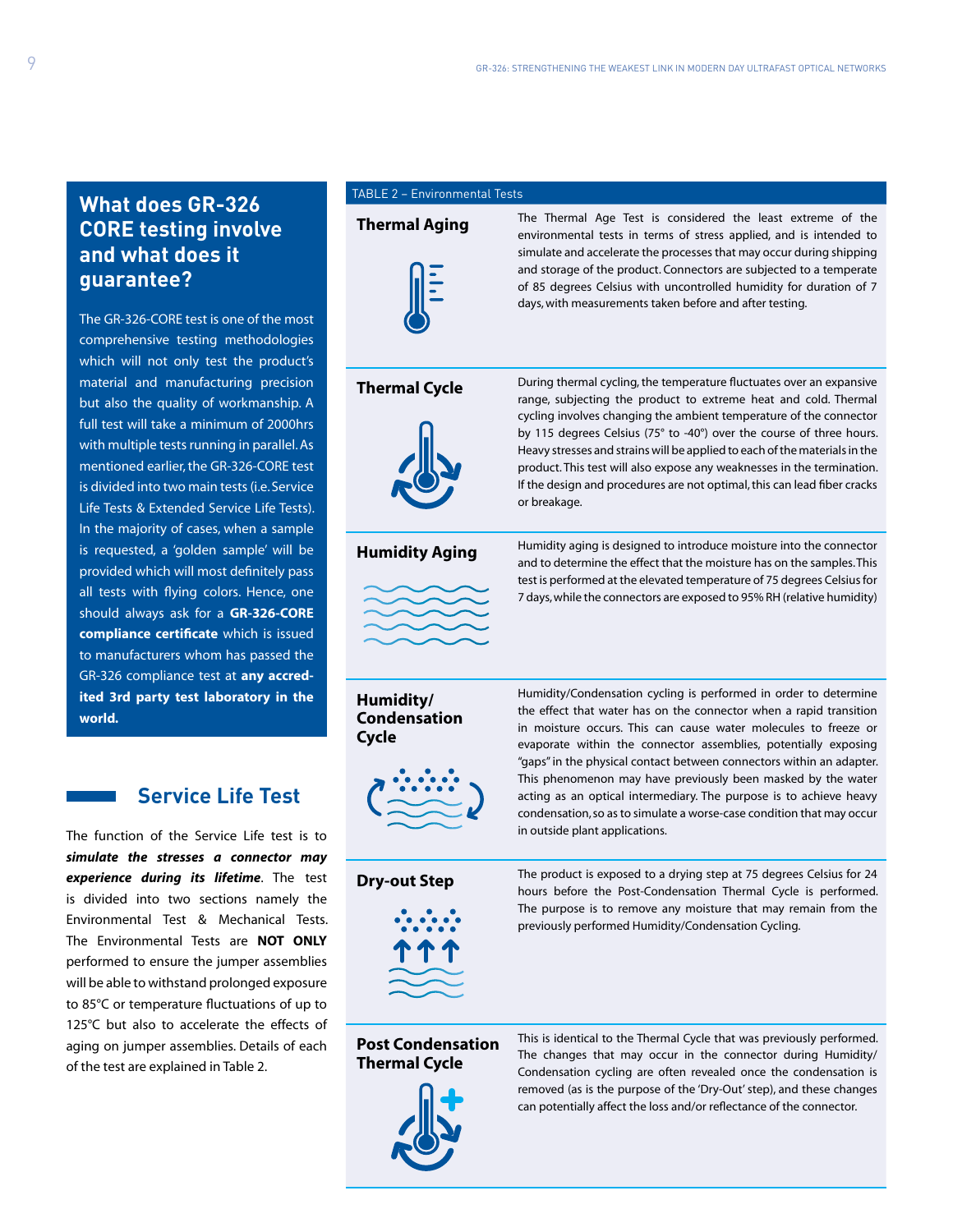There are several mechanical tests (Figure 6) required to be performed once the aging is complete. These Testing, Proof Te tion Testing, Dura an Applied Load. test are explaine

**Figure 6:** Sub-sta A) discoloration B) structural def

B

 $\overline{\mathsf{A}}$ 

| performed once the aging is<br>include: Flex Testing, Twist<br>esting, Impact Testing, Vibra-<br>ability, and Transmission with<br>l. Again, details of each of the<br>d in Table 3. | <b>Vibration Test</b>                              | In a vibration test, the products being tested are mounted to a<br>"shaker." By stressing the connectors in this fashion, the test will reveal<br>whether high frequencies of vibration induce performance change in<br>the connectors being tested. The test is conducted on three axis for<br>two hours per axis at an amplitude of 1.52mm with the frequency<br>sweeping continuously from 10 and 55 Hz at a rate of 45Hz per minute.                                                                                                                      |
|--------------------------------------------------------------------------------------------------------------------------------------------------------------------------------------|----------------------------------------------------|---------------------------------------------------------------------------------------------------------------------------------------------------------------------------------------------------------------------------------------------------------------------------------------------------------------------------------------------------------------------------------------------------------------------------------------------------------------------------------------------------------------------------------------------------------------|
|                                                                                                                                                                                      | <b>Flex Test</b>                                   | The purpose of performing the flex test is to simulate stresses on the<br>terminated cable and mated connector that could be incurred over<br>the life of the connector. The boot, in particular, is important in this<br>test, as it serves as one of the main points of strain relief. Thus, if the<br>materials in the boot are inadequate, the boot may not function as<br>intended.<br>In addition, this will confirm that the fiber will not become uncoupled                                                                                           |
| indard material causes<br>f components<br>ect                                                                                                                                        | <b>Twist Test</b>                                  | from the connector under such circumstances.<br>The twist test puts a rotational strain on the fiber, which tests the<br>strength by which it is coupled with the connector. In addition, the<br>adequacy of the crimp will also be tested. This, like the flex test, will<br>help to identify weaknesses in the termination process.                                                                                                                                                                                                                         |
| Different colors                                                                                                                                                                     | <b>Proof Test</b>                                  | Proof Testing ensures the strength of the latching mechanism of the<br>connector, as well as the crimp during the termination process. Should<br>the jumper assembly receive a sudden tug after installation, this test<br>ensures that the jumper assembly will neither break nor pull out of<br>the adapter.                                                                                                                                                                                                                                                |
|                                                                                                                                                                                      | <b>TWAL</b><br>(Transmission With Applied<br>Load) | TWAL testing will stress the samples by applying different weights at<br>multiple angles. The series of weights used depends on the media type<br>of the cordage, as well as the form factor. Small Form Factor connectors<br>are subject to a more extensive range of measurements.<br>*Note: Live measurements are made while the samples are under stress; this is<br>done to reflect any degradation in transmission that might have incurred while<br>the product is stressed in the field.                                                              |
|                                                                                                                                                                                      | <b>Impact Test</b>                                 | Impact Testing is performed to verify that the connectors are not<br>damaged when they are dropped. A cinderblock is mounted to the<br>bottom of the fixture, approximately 1.5m from the horizontal plane<br>that the connector will be dropped from. The connector contacts the<br>cinderblock, and the process is repeated 8 times.                                                                                                                                                                                                                        |
|                                                                                                                                                                                      | <b>Durability Test</b>                             | Durability testing is designed to simulate the repeated use of a<br>connector. This test involves repetitively inserting (200 times) the<br>connector into an adapter; this is done at different heights (3 ft., 4.5<br>ft., and 6ft) so as to simulate what a user in the field might encounter<br>when standing in front of a telecom rack. The test can potentially<br>reveal any problems with the design and/or material flaws in the<br>connector, such as any part of the latching mechanism that may be<br>heavily strained or flawed by frequent use |

TABLE 3 – Mechanical Tests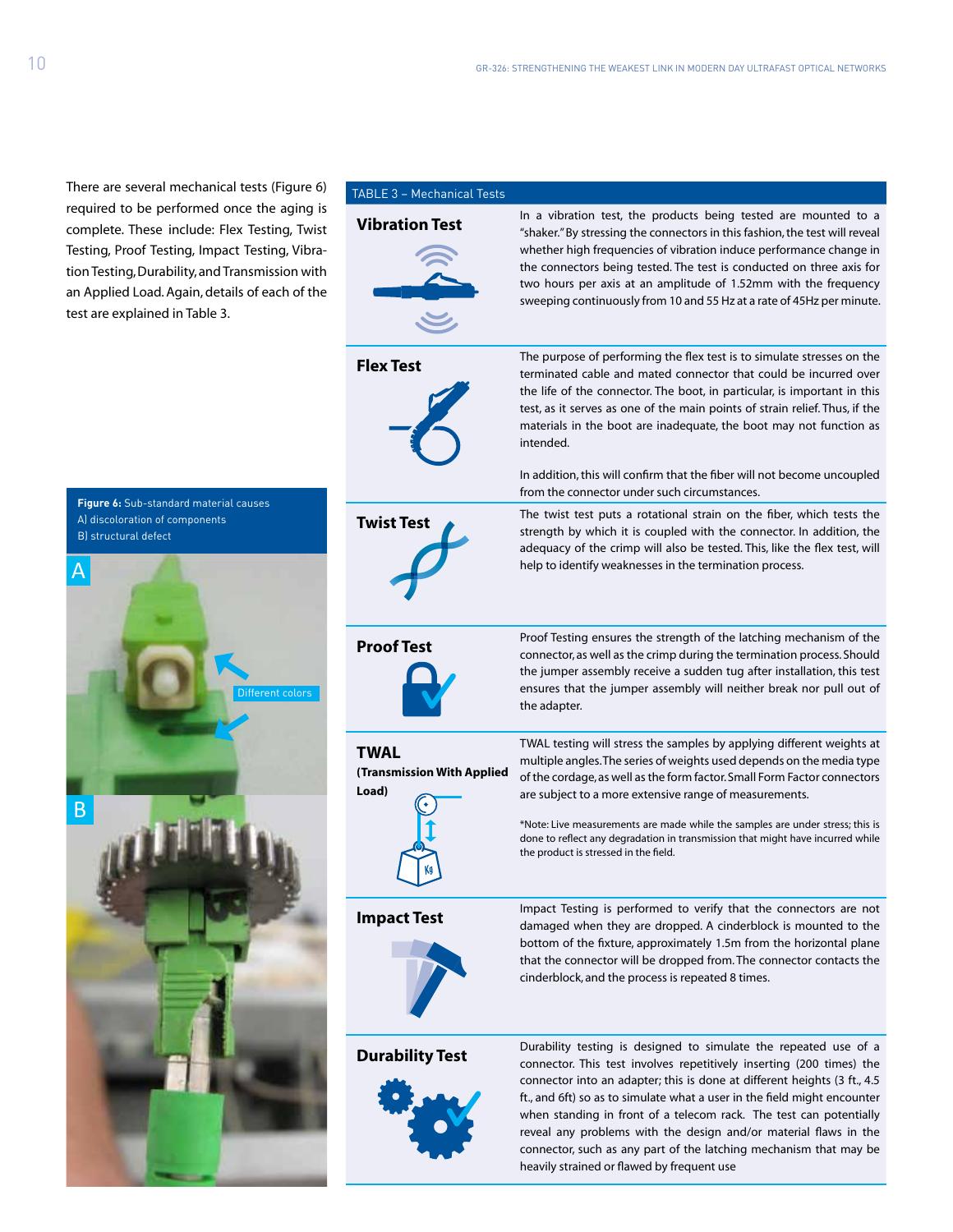### **Extended Service Life Test**

*The criteria for connector and jumper assembly extended service life testing are exclusive to GR-326-CORE*. The testing includes exposure to a variety of environments, including additional **Environmental Testing** and **Exposure Testing**. The additional Environmental Tests include extended versions of the Thermal Life, Humidity, and Thermal Cycle. These tests, which run for at least 2000 hours each (83 days), are further studies in the life of the connector across a range of service environments. Testing is non-sequential, so there is no cumulative effect. The Exposure Tests include Dust, Salt Fog, Airborne Contaminants, Ground Water Immersion, and Immersion/Corrosion.

During the extended Environmental Testing, many of the extruded compounds used in jacketing and buffering will shrink after exposure to elevated temperatures, which can cause micro bending in the glass fibers and induce excessive loss.



**Dust** can seriously impair optical performance. Particles that contaminate endface can block optical signals and induce loss. Whether or not the dust particles find an exposed path to a ferrule

endface is largely a matter of probability. Over time, dust particles will find their way to the optical connection if it is possible. While the dust particles are not difficult to remove, the cleaning process involves disconnecting the connector, which not only stops the transmission, but also exposes the endface to additional risk of contamination. This test involves intense exposure to a dust of specified size particles in order to determine if there is a risk of any particle finding its way to the ferrule endfaces.



**Salt Fog** (referred to as Salt Spray) is performed to guarantee the performance of the jumper assembly in free breathing enclosures near the ocean. This test involves exposing the connector to

a high concentration of Sodium Chloride (NaCl) over an extended period. After the test, optical testing is performed, followed by a visual inspection to confirm that there is no evidence of corrosion on the materials.



The **Airborne Contaminants** test is designed to guarantee the performance and material stability of connectors in outdoor applications with high concentrations of pollution. The test repeatedly exposes mated and unmated connectors to various gases and inspects the connector not only optically, but also performing the same visual examination as in the Salt Fog test. An assortment of volatile gases is used in a small chamber for 20 days to simulate prolonged exposure to these elements.



The materials are also verified in the **Immersion/Corrosion test**. This test has no optical requirements, but instead involves a prolonged submersion in uncontaminated water. This

test, like Dust, Salt Fog, and Airborne Contaminants, involves both mated and unmated connectors. Mated connectors are checked for ferrule deformation by measuring the Radius of Curvature before and after the test, and comparing the values. If the ferrule is not geometrically stable during this test, it could be an indication of a flaw in the zirconia material used in the ferrule. Unmated connectors are checked for Fiber Dissolution, which involves checking to see if the fiber core has not recessed too far into the fiber cladding.



**2**

**3**

The final exposure test is **Groundwater Immersion**. This test verifies the ability of the product to withstand underground applications. The Immersion/Corrosion test is strictly to verify the

materials involved, and uses de-ionized or distilled water. Connectors deployed in underground environments are much more likely to be exposed to contaminated mediums if their enclosures fail. During this test, the connector is exposed to a variety of chemicals found in sewage treatment and agricultural fertilization, among other applications, as well as biological mediums. These chemicals include ammonia, detergent, chlorine, and fuel. Presence of these chemicals can have a detrimental effect on the materials comprising the connector and adapter, reducing optical performance.

In summary, the *Key Product Features* that we look at when determining short and long term reliability are:

- **Materials: Plastics** (Flammability rating of V1 or better in accordance with UL94, Fungus rating of 0 per ASTM G21- 96), Metals, Metallic Plated Surfaces (Corrosion, Salt Spray), Zirconia Grade (Extended Humidity Aging). **1**
	- **Termination Process**: Cleanliness, Epoxy Type, Proper Preparation and Application of Epoxy, Curing Time, Curing Temperature, Correct Crimp Sizes and Pressure, Cable Component Strip Lengths, Kevlar Placement, Polishing.

**Intermatebility**: Critical Dimensions in accordance with applicable TIA/EIA FOCIS Standards.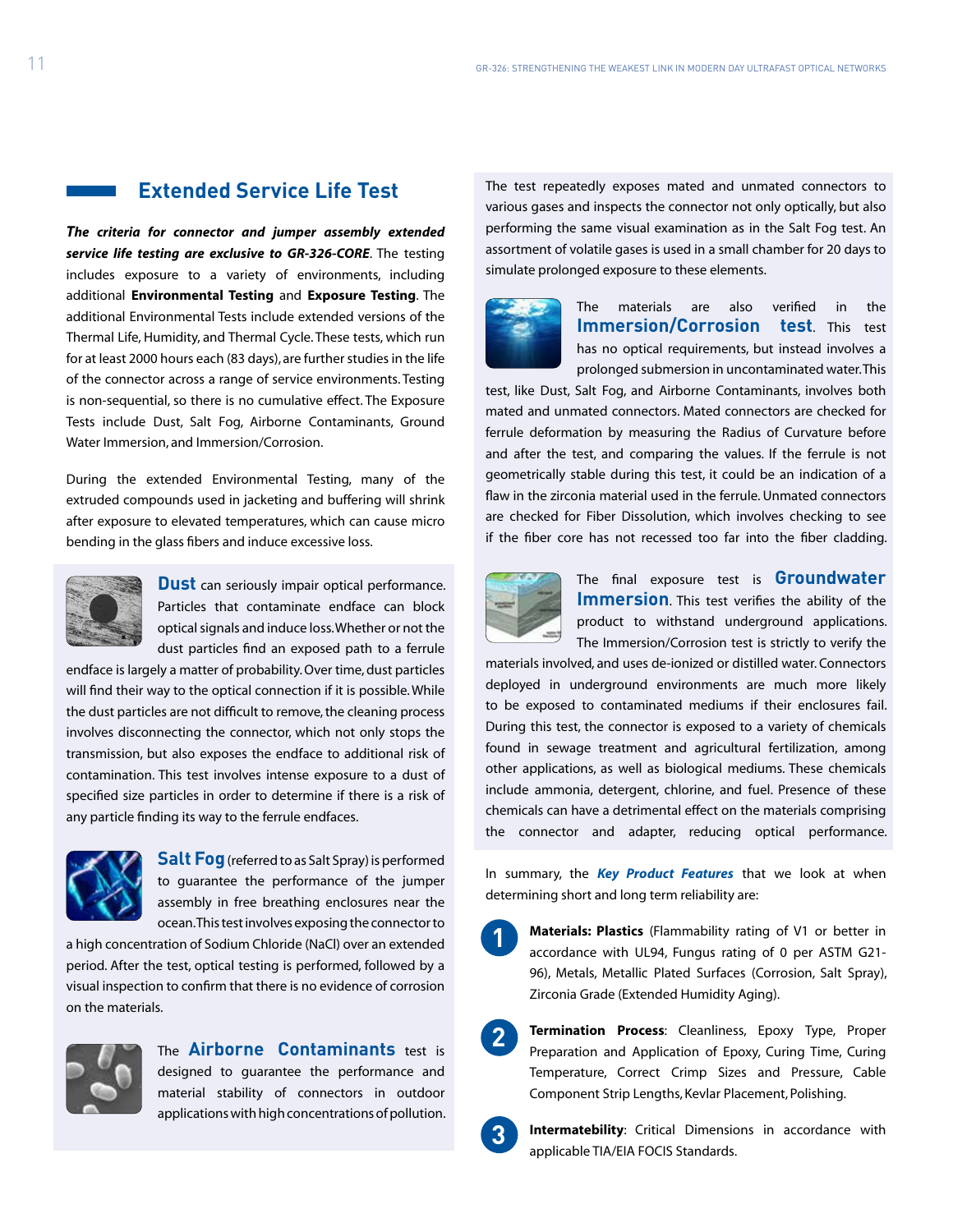## **Connector Defects: Case Studies**

The adoption of GR-326-CORE standard is an assurance of not only the performance but also the reliability of the product. Nevertheless, there are manufacturers all over the world whom are still not GR-326 compliant and have been selling their products in the market posing as similar quality as those who have taken the effort to comply to the standards. This section of the whitepaper would like to share some of the case studies where non-compliant products have failed and has affected the service providers' network.

### **Dimension Defect**

Connector dimensional non-compliance can result in engagement and disengagement force issues, but just as seriously, they *may not fit into industry standard test equipment*. Figure 5A shows an SC APC connector unable to fit into a Data-Pixel interferometer chuck, due to an inner housing that is wider than that specified by international standards. Figure 5B shows a ferrule lodge into the adapter and unable to be removed as the dimension of the adapter was too small. Eventually, the ferrule broke off from the connector body.

#### **Material Defect**

Use of substandard materials can result in discoloration, distortion and mechanical malfunction when put through environmental testing. Discoloration as shown in Figure 6A is not of great concern, but distortion and mechanical failure is as seen in Figure 6B. Figure 7 shows the worst case scenario of SC adapters melting during damp heat testing. Note that in the same photograph, the GR-326 compliant connectors attached to the adapter were not affected by the testing and retained its integrity.

#### **Workmanship Defect**

Due to improper crimp ring placement during crimping, the upper most FC connector in Figure 8 exhibited cable retention pull force well below the requirements specified GR-326. More seriously shown in Figure 9A & 9B, where there is a gap between the ferrule and the flange during the termination process. If the gap is too big, that place becomes an air pocket which will, during expansion at higher temperature, exert pressure on the fiber thus causing the fiber to break (Figure 9C). A sample of a good connector can be seen in Figure 9D.





**Figure 7:** Sub-standard Material unable to withstand environmental test





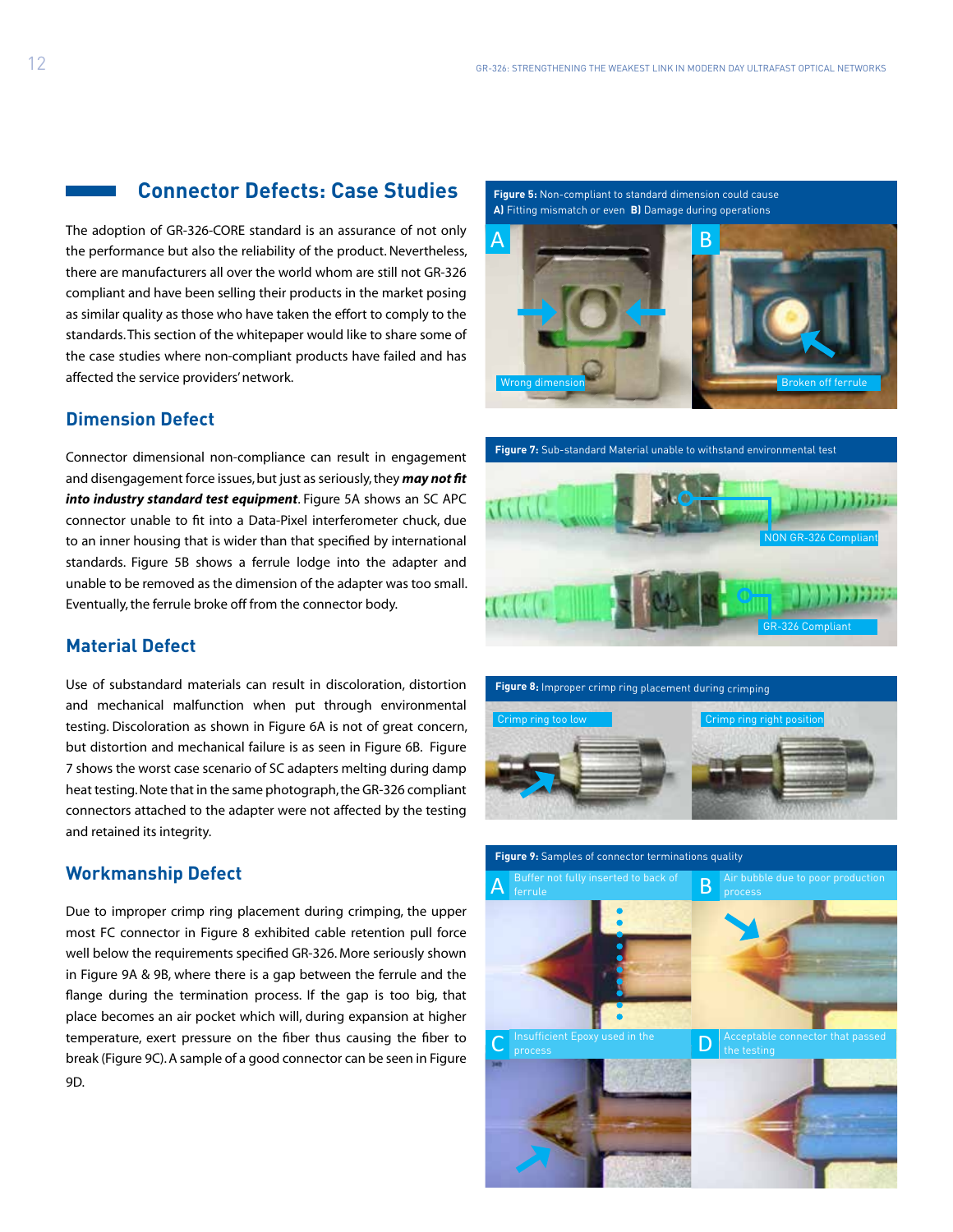### **Summary**

Jumper assembly reliability is guaranteed not only by using quality components and manufacturing processes and equipment, but also by adherence to a successful Quality Assurance program. While jumper assemblies themselves are typically tested 100% for insertion loss and return loss, there are many other factors that need to be monitored to ensure the quality of the jumper assembly. One of the most important factors is the epoxy. Epoxies typically have a limited shelf life and working life, or "pot life." Most epoxies used in fiber optic terminations are two-part epoxies and, while they cure at elevated temperatures, preliminary cross-linking will begin upon mixing. Once this has started, the viscosity of the epoxy can begin to change, making application more difficult over time. Mixing two-part epoxies introduces trapped air, or "bubbles", which is injected into the connector. This trapped air introduces inconsistency in the cured epoxy, leading to a high risk of mechanical failure. The trapped air, or bubble count, must be minimized.

Many of the tools used in jumper assembly production also has periodic maintenance and a limited tool life. This includes all stripping, cleaving and crimping tools. Most stripping tools, whether they are hand tools or automated machines, can be damaged by the components of the cable, most notably the aramid yarn strength members. When a cleaving tool wears out and a clean score is not made, it is almost impossible to detect during manufacturing. However, the result could be non-uniform fiber breakage during cleaving, which can result in either breaking or cracking the fiber below the ferrule endface.

In conclusion, the integrity of the incoming materials and manufacturing processes, once specified, needs to adhere by all the appropriate guidelines and procedures. The importance of these materials not only has a strong influence on product reliability, but also on product performance. *GR-326 CORE is that assurance of performance and reliability.*

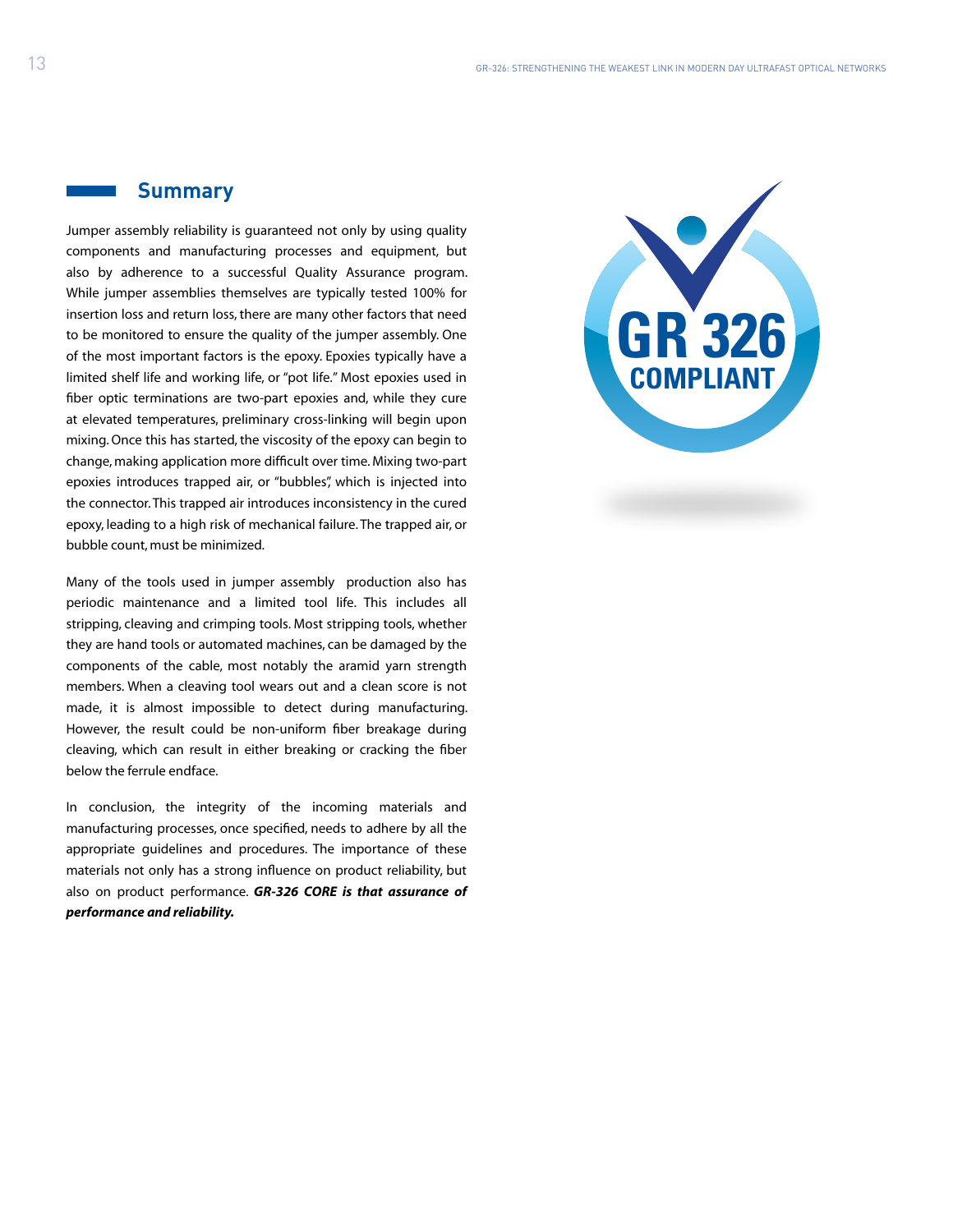### **References**

- 1. TIA/EIA-578-B.3, "Commercial Building Telecommunications Cabling Standard", Telecommunications Industry Association, April 2000
- 2. Telcordia GR-326-CORE, "Generic Requirements for Singlemode Optical Connectors and Jumper Assemblies", Issue 4, Telcordia Technologies, February 2010
- 3. "Patch Cord Quality, Reliability and Performance The Impact of Industry Specifications and Physical Parameters on Patch Cord Performance", Panduit Corporation White Paper, December 2003
- 4. "The Cost of Meeting Europe's Network Needs", FTTH Council Europe, July 2012

## **Biography**



Zack Forman joined Resolute Technologies in June of 2012. Since then, he has been performing environmental and mechanical testing in accordance with GR-326, and has assisted in a number of projects since then. Currently, he serves as a fiber optic lab technician under Sean Grenon.



Ky is currently the Senior Staff Engineer at SENKO Shenzhen where he joined since 2007. Prior to joining SENKO, Ky spent 3 years working as an engineer at Hamamatsu Photonics KK, as part of their Intelligent Vision Systems research team. Then, he was responsible for tests/experimentation and camera control software development. Prior to Hamamatsu Photonics Ky worked as an engineer at Panasonic for 7 ½ years in their European mobile phone division based in the UK. Responsible for programming of automated SMT laser inspection machines and quality data feedback.



Sean Grenon joined Resolute Technologies in November 2008 as the Regional Lab Manager. Resolute Technologies is an independent test facility with a focus on passive optical components and specializing in GR-326 testing for fiber optic connectors and cable assemblies. Sean has been involved in many Telcordia Technical Forums (TTF) for various standards and is a member of the Verizon FOC program. Prior to joining Resolute Sean was the Verizon FOC Program and Lab Manager for Curtis Strauss from 2007 to 2008. Before joining Curtis Straus, from 2000 to 2007 Sean held various positions at Fiber Optic Network Solutions. Sean worked in Manufacturing Engineering, Research and Development before starting the Reliability and FTTH Design Verification programs for FONS.



Tomoyuki (Tom) Mamiya joined SENKO Japan in July 1999, and then joined SENKO Advanced Components in the United States from Japan to manage all global engineering efforts as an Engineering Manager in February 2000. Tom worked in various engineering and product development positions before being promoted to Global Vice President of Engineering in 2006. Tom went back to SENKO Japan in 2010 to be responsible for all engineering activities in Japan. Prior to joining SENKO, Tom had worked for fiber optic component and equipment manufacturing company in Japan for more than 5 years as R&D engineer. Tom held over 10 patents in fiber optic component field in world-widely, in the US, Europe, Japan, and Taiwan.



Dr. Bernard Lee joined SENKO Advanced Components (Australia) Pty Ltd in 2011 as the R&D Director. Prior to joining SENKO, Bernard was working at Telekom Malaysia (TM) R&D from 2003 till 2009. In 2010, Bernard was transferred to Telekom Malaysia's (TM) Head Office as the Assistant General Manager for the Group Business Strategy where he oversees the company's business direction on fixed and wireless broadband and applications. Bernard has published various technical papers, including international journals, conference papers and also white papers on high-speed communications systems and networks especially on IP based communications and high speed communications semiconductor devices. Currently, Bernard holds the Vice President position of the Asia Pacific FTTH Council.